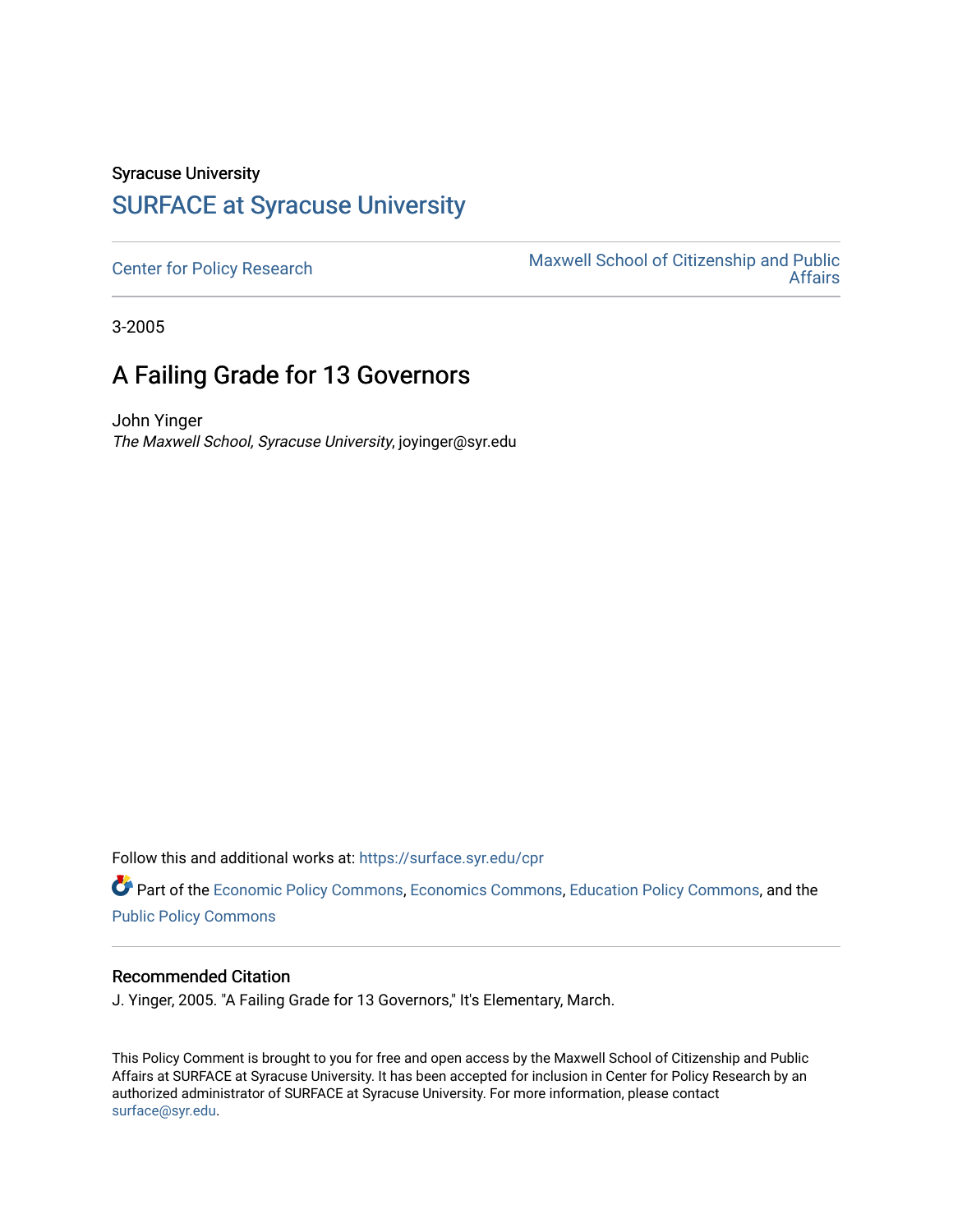

A Monthly Column by EFAP Director John Yinger March 2005

## **A Failing Grade for 13 Governors**

On February 28, The New York Times reported that "The governors of 13 states with more than onethird of the nation's students said Sunday that they were forming a coalition to improve high schools by adopting higher standards, more rigorous courses and tougher examinations."

Do these governors honestly believe that "higher standards, more rigorous courses and tougher examinations" would, in and of themselves, be sufficient to solve the problem of poor high school performance? If so, they should fire all their education advisers and start looking at some evidence. If not, they should be ashamed of themselves for trying to distract attention from the real problems that confront the nation's high schools.

Setting reasonable higher standards is not a bad thing to do. Indeed, higher standards, along with more rigorous courses and tougher examinations, should be part of any education reform program. There is no evidence, however, that these steps alone would have a significant impact on high school performance. Moreover, an exclusive focus on these steps makes it appear as if the only problem is that high schools are setting their sights too low. In fact, the problems facing the nation's high schools run much deeper.

The central problem in high school education is not that the nation's high schools are failing across the board, but is instead that high schools in poor, urban school districts have unacceptably low test scores and high drop-out rates. The Council of the Great City Schools

reports, for example, that in 2001-2002 the share of students passing the state's 11th grade reading and math assessments in Philadelphia was less than half the share in the rest of Pennsylvania (**<http://www.cgcs.org/>**).

One of the most important causes of these disparities, a cause apparently ignored by the governors, is that poor, urban school districts face much more challenging educational environments than other districts. In Philadelphia, for example, 71.0 percent of the students are eligible for a free or reduced price lunch, compared to 28.4 percent for Pennsylvania as a whole. As dozens of studies have demonstrated (and as discussed in my January column), a district with a concentration of disadvantaged students must pay considerably more than other districts to achieve the same student performance.

It is ludicrous to think that simply raising standards can wipe away the high costs associated with concentrated poverty. The real issue is that the education finance system in most states does not provide poor, urban schools with the resources they need to cover these extra costs. In 2001-2002, for example, spending per pupil was only \$6,388 in Philadelphia, compared to \$7,772 for the entire state. If the 13 governors really want to boost high school performance, the first thing they should do is reform their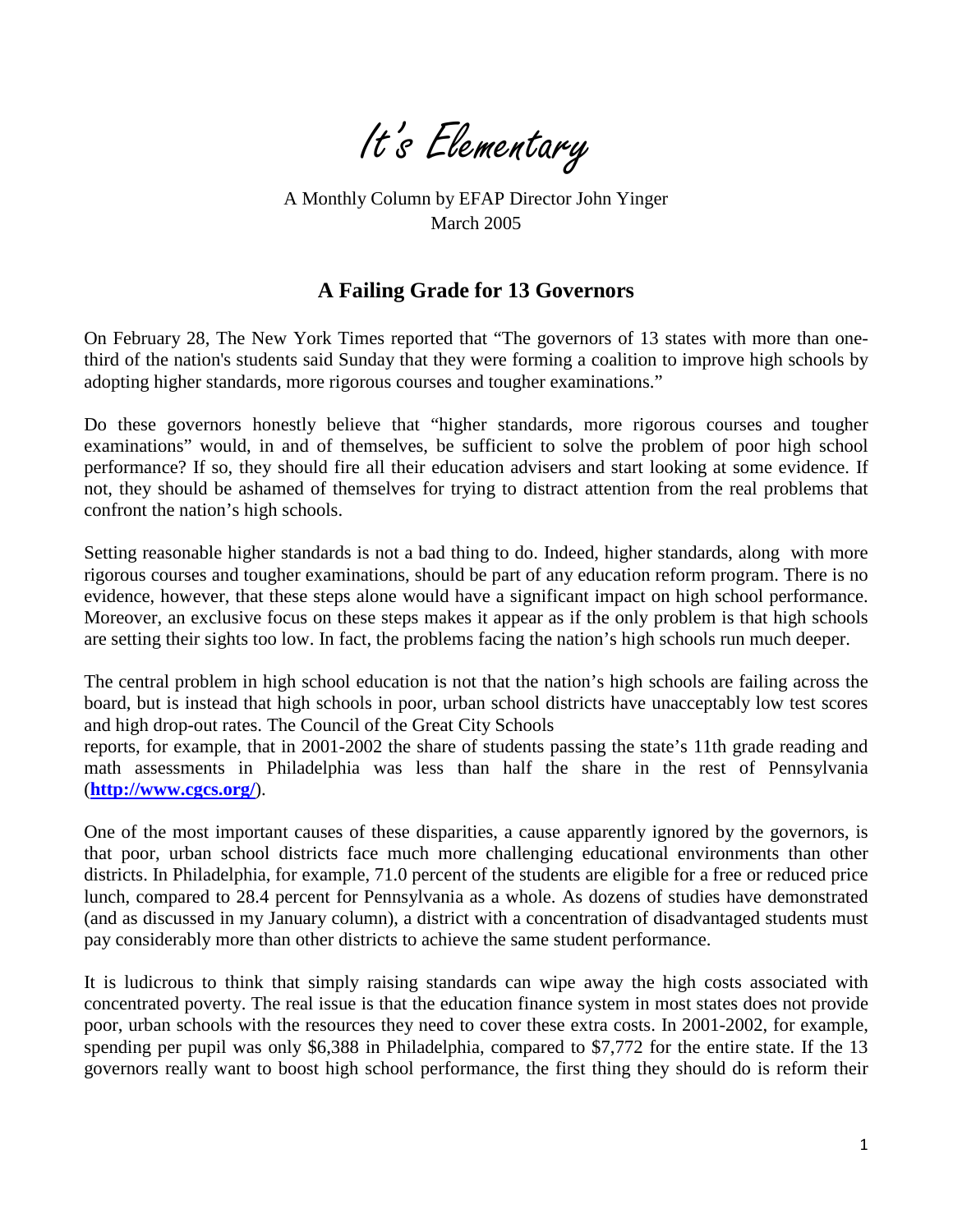state aid programs to provide more money to school districts with relatively high concentrations of disadvantaged students.

In fact, simply raising standards without reforming education finance is a recipe for failure. School districts with high concentrations of disadvantaged students will not be able to meet the new high standards, no matter what they do, and they will be unfairly blamed. The blame should fall on the governors and legislatures, not on the school districts.

Moreover, requiring poor, urban districts to implement tougher examinations without giving them the extra resources they need will inevitably result in higher drop-out rates in these schools—hardly a move toward better performance.

So what should the governors do to improve high school performance?

First, they should implement a cost-adjusted foundation aid plan to ensure that each district has the funds it needs to meet new, high performance standards.

A foundation plan has two parts. The first part determines the cost of achieving the standards in each district. Once the performance standards are selected, the state should estimate how much it would cost to achieve these standards in a typical district. (This step is discussed in my December 2004 column.) This cost should then be adjusted to account for the extra costs of educating disadvantaged students (as discussed in my January column) and for the extra costs associated with being in a high-wage labor market. The result is a "foundation spending amount" for each district, which is the amount the district must spend to reach the standard.

The second part of a foundation formula determines the "expected local contribution." The state must select a local property tax rate that it expects each district to impose and then calculate how much each district would raise at that tax rate. With this approach, districts with a larger property tax base per pupil are expected to make a larger contribution.

A district's foundation aid is the difference between these two parts, that is, aid equals the foundation spending amount minus the expected local contribution. Because school districts may decide to cut back their own contributions in response to an increase in state aid, the only way to ensure that each district spends at least its foundation amount is to require each district to raise at least the expected local contribution that is built into the foundation aid formula.

Second, as discussed in my February column, the governors should hold their state governments accountable for determining what educational programs work and for helping school districts implement effective programs. This new type of accountability system requires a state to conduct and evaluate research on program effectiveness. Even if a state is interested in boosting high school performance, this analysis should not be confined to high school programs. After all, even pre-k programs might boost high school performance when participants reach high school. Thus, the evaluated programs should include pre-k, elementary, and high school programs, programs to improve school management, and programs to attract and retain high-quality teachers. Sanctions should be imposed on a school district only when it has have failed to adequately implement the programs the state has helped it to identify.